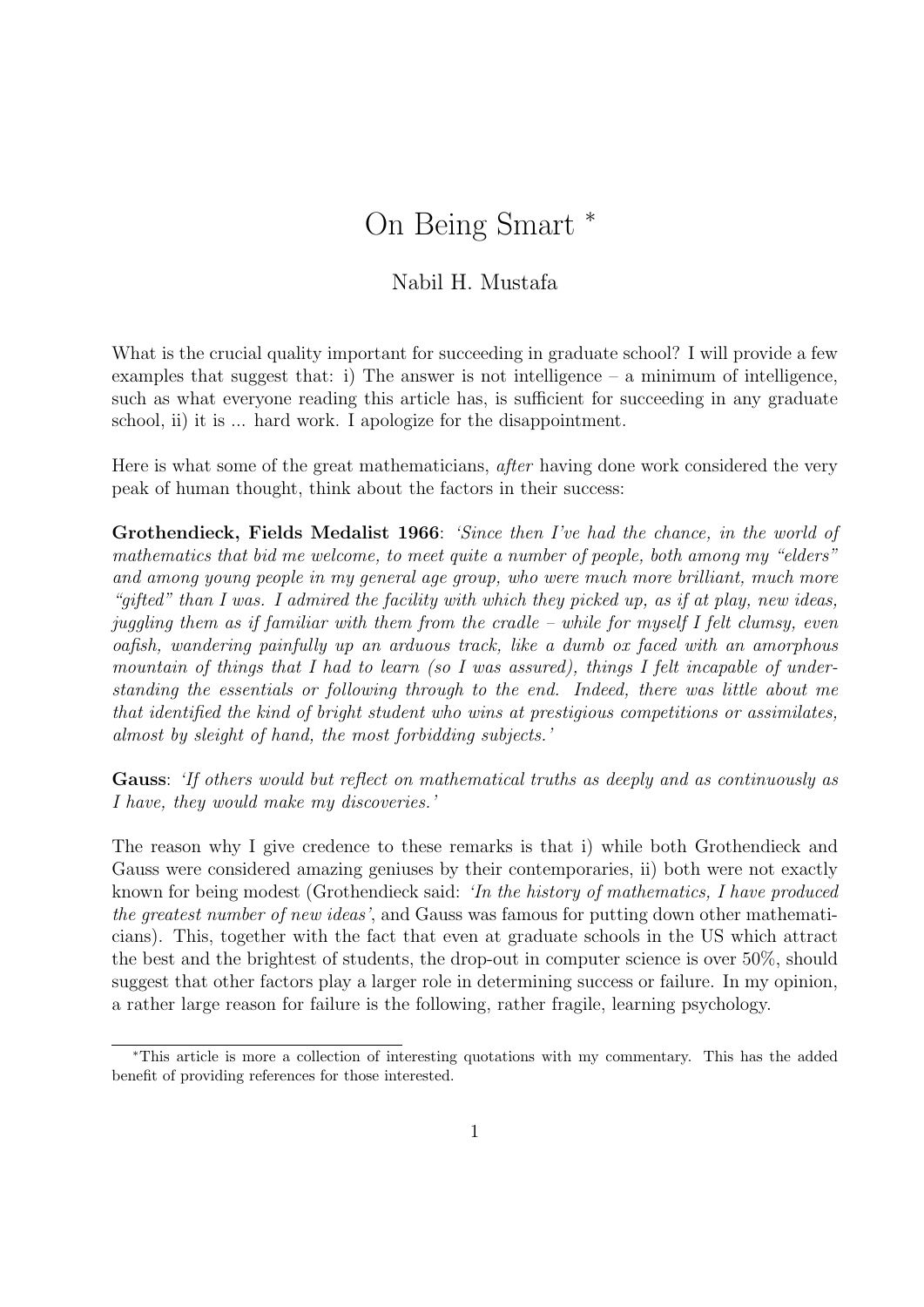In the current environment, everyone wants to be smart, or at any rate, appear smart. This severely interferes with learning, naturally: students who consider being smart important become more conservative in the length and hardness of problems they attempt, which is a reasonable risk-averse way of preserving their image. This approach works for undergraduates, especially under the diseased quarter system since the material covered is relatively shallow and easy. However, once one starts graduate studies and begins to think about problems where its not even clear if a solution is possible, the habit of following the risk-averse strategy just doesn't cut it.

Students not used to prolonged thinking on a single problem start off well. However, soon they find motivation and inspiration leaving them, and they start dreading working on the problem as failure would lead them to question something they (by now) crucially identify with: "smartness". Procrastination kicks in, and soon the student is busy in a diverse set of academic (but non-research!) activities to hide the reality of not working, like writing complicated scripts to automate their soon-to-be-coming publication phase, optimizing their daily vitamin B12 intake, getting heavily involved with political and religious movements and so on. Few students are able to critically introspect, which is reasonable since society has informed them that smartness is what matters, and if they are unable to solve the problem quickly, the logical conclusion is that they are not smart. In this world-view, it is hard to even consider the suggestion that smartness matters fairly little in such matters and most fall prey to heavy depression. Some do manage to climb out: Feynman, physics Nobel Prize 1964, had developed a reputation for being an extremely smart guy at Los Alamos. He paid for this afterwards as an assistant professor at Cornell, where for the first two years he was paralyzed by this fear, and unable to do any worthwhile work. During this time, he received an invitation to join the prestigious Institute for Advanced Studies (where Einstein was one of the members) but refused since he felt useless as a researcher. Fortunately for science, later a positive reaction set in for him and he was able to overcome his fear (and later ended up writing books with titles "What Do You Care What Other People Think").

Instead of intelligence, persistence is the crucial parameter for success in graduate school: Gowers, Fields Medalist 1998: 'To illustrate with an extreme example, Andrew Wiles, who (at the age of over 40) proved Fermat's Last Theorem  $\ldots$  and thereby solved the worlds most famous unsolved mathematical problem is undoubtedly very clever, but he is not a genius in my sense. How, you might ask, could he possibly have done what he did without some sort of mysterious extra brainpower? The answer is that, remarkable though his achievement was, it is not so remarkable as to defy explanation. I do not know precisely what enabled him to succeed, but he would have needed a great deal of courage, determination, and patience, a wide knowledge of some very difficult work done by others, the good fortune to be in the right mathematical area at the right time, and an exceptional strategic ability.

This last quality is, ultimately, more important than freakish mental speed: the most profound contributions to mathematics are often made by tortoises rather than hares. As mathemati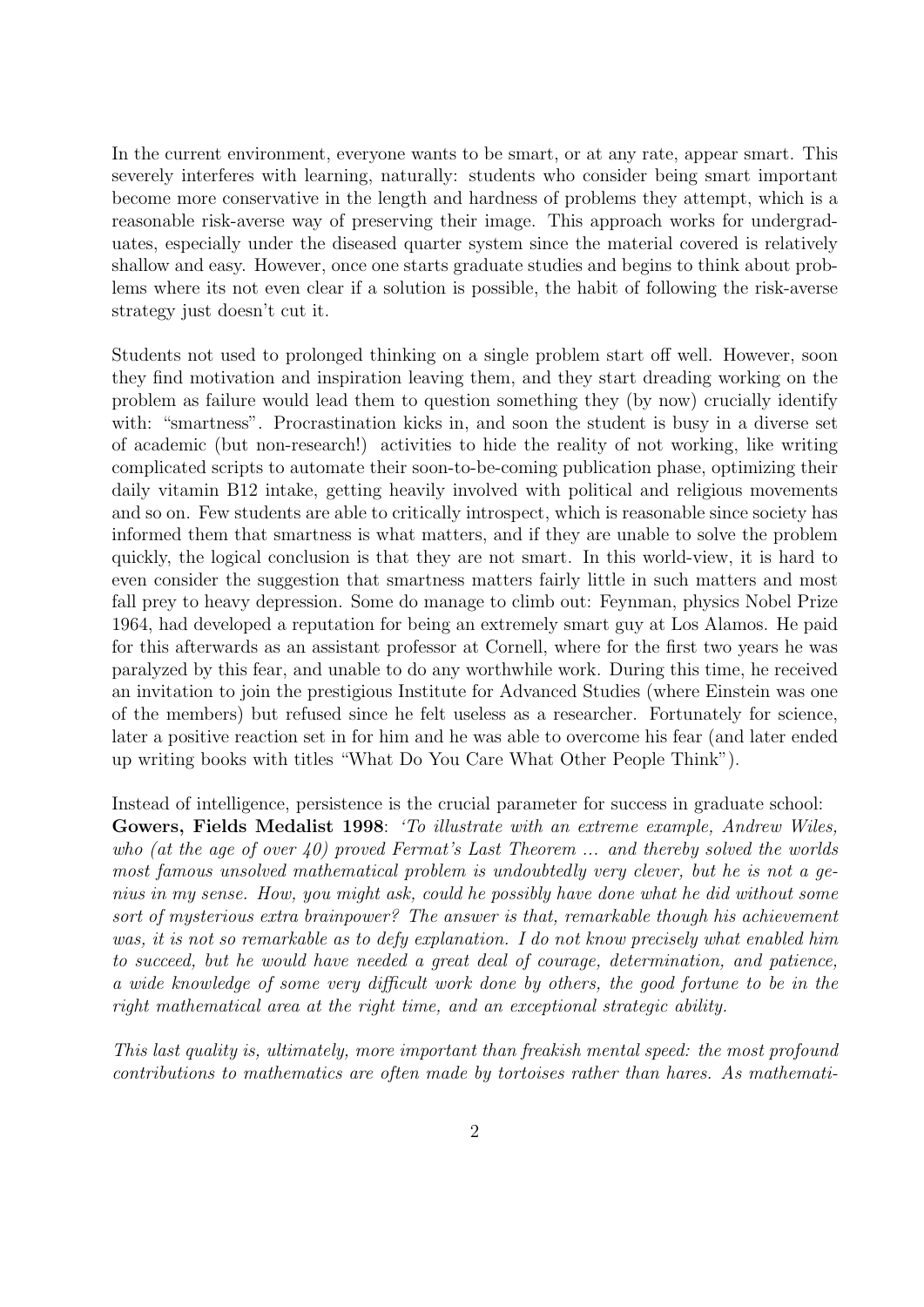cians develop, they learn various tricks of the trade, partly from the work of other mathematicians and partly as a result of many hours spent thinking about mathematics. What determines whether they can use their expertise to solve notorious problems is, in large measure, a matter of careful planning: attempting problems that are likely to be fruitful, knowing when to give up a line of thought (a difficult judgment to make), being able to sketch broad outlines of arguments before, just occasionally, managing to fill in the details. This demands a level of maturity, which is by no means incompatible with genius, but which does not always accompany it.' <sup>1</sup>

Though not directly related to research, the phenomenon that is Judit Polgar provides another fascinating insight into the reasons behind spectacular success in intellectual activities:

'Forty years ago, Laszlo Polgar, a Hungarian psychologist, conducted an epistolary courtship with a Ukrainian foreign language teacher named Klara. His letters to her weren't filled with reflections on her cherubic beauty or vows of eternal love. Instead, they detailed a pedagogical experiment he was bent on carrying out with his future progeny. After studying the biographies of hundreds of great intellectuals, he had identified a common theme – early and intensive specialization in a particular subject. Laszlo [sic] believed he could turn any healthy child into a prodigy. He had already published a book on the subject, Bring Up Genius!, and he needed a wife willing to jump on board.<sup>'2</sup>

The result were three sisters: Susan, Sofia, and Judit. Judit is by far the best female chess player in history, and ranked in the top-10 chess players in the world. Susan is the next(!) best female chess player in history. Sofia has a record-breaking performance in Italy that has become known as the 'Sac of Rome'.

'Anders Ericsson is only vaguely familiar with the Polgars, but he has spent over 20 years building evidence in support of Laszlo's theory of genius. Ericsson, a professor of psychology at Florida State University, argues that "extended deliberate practice" is the true, if banal, key to success. "Nothing shows that innate factors are a necessary prerequisite for expert level mastery in most fields," he says ... His interviews with 78 German pianists and violinists revealed that by age 20, the best had spent an estimated 10,000 hours practicing, on average 5,000 hours more than a less accomplished group. Unless you're dealing with a cosmic anomaly like Mozart, he argues, an enormous amount of hard work is what makes a prodigy's performance look so effortless. "My father believes that innate talent is nothing, that [success] is 99 percent hard work," Susan says. "I agree with him."

The effect of psychology on learning is illustrated nicely in an interesting recent experiment<sup>3</sup>: A group of researchers led by Carol Dweck of Columbia University went to a very competi-

<sup>1</sup>Excerpted from the excellent book 'A Short Introduction to Mathematics'.

<sup>2</sup>http://psychologytoday.com/articles/index.php?term=pto-3789.html&fromMod=popular\_ parenting

<sup>3</sup>See the excellent article: http://nymag.com/news/features/27840/